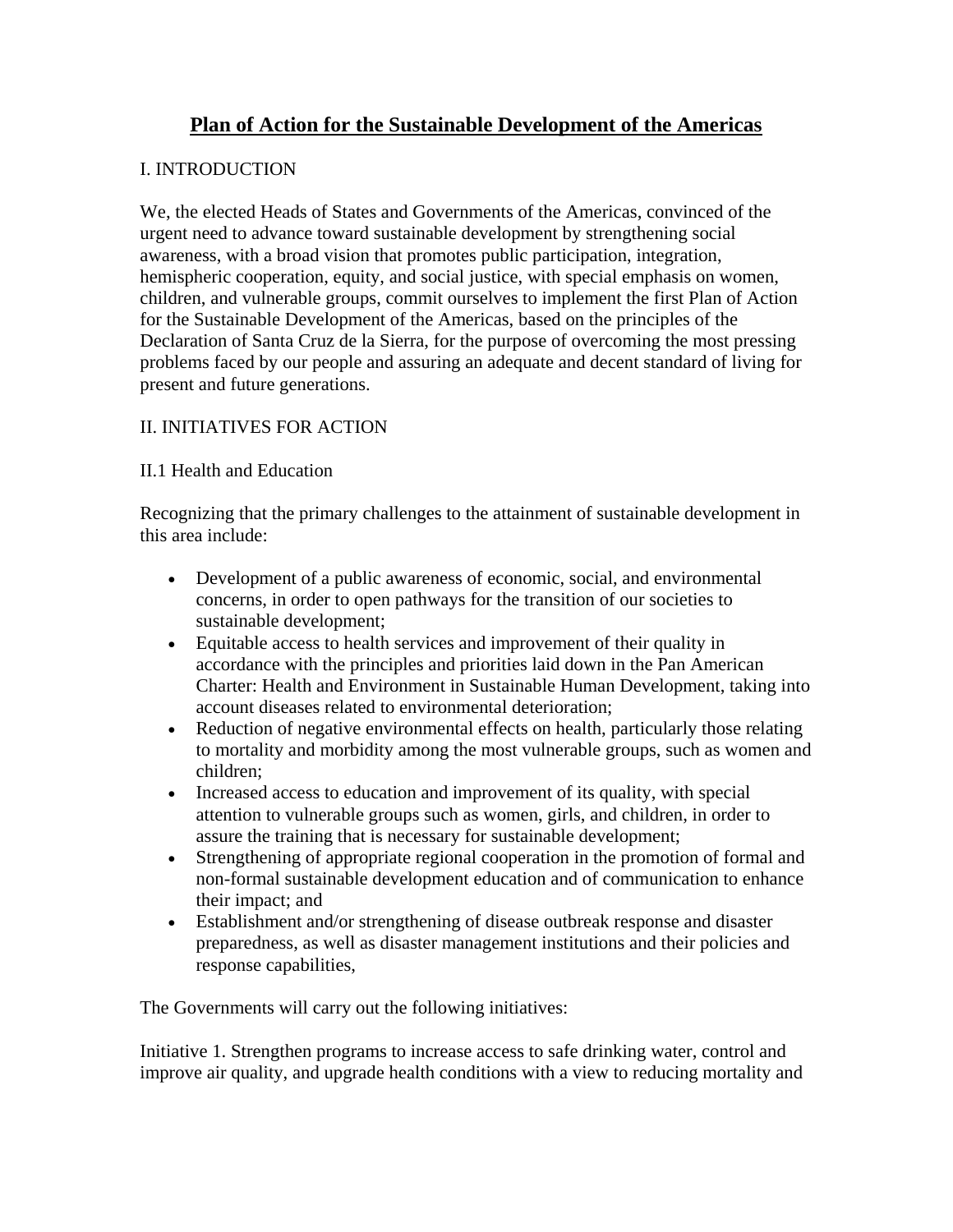morbidity among children and mothers, and establish environmental quality standards with the participation of civil society.

Initiative 2. Strengthen national programs, and those of the Pan American Health Organization (PAHO), for the control of emerging and recrudescent infectiouscontagious diseases and for immunization against diseases of public health importance, for example, those diseases related to environmental deterioration.

Initiative 3. Promote mechanisms of hemispheric cooperation for the exchange of information and experiences on national policies and measures to reduce the effects of environmental problems on child health.

Initiative 4. Improve the coverage and quality of the health services available to the population, for example, services related to diseases arising from environmental pollution, with emphasis on primary care for the most vulnerable groups, giving priority to preventive and promotional aspects and to access to family planning information and services, with the participation of the various sectors concerned.

Initiative 5. Encourage changes in educational and communication policies, guidelines, and curricula to include instruction in sustainable development tailored to the different needs and realities of the Hemisphere, taking into account, where appropriate, multicultural and multilingual realities, and ensuring that they contribute to developing a social awareness of sustainable development. To this end, it is important to foster and create networks and mechanisms related to the exchange of experiences, teaching resources, and innovations in education and communication on this subject.

Initiative 6. Promote the inclusion of disease outbreak response and disaster planning, preparedness, and mitigation in national development plans; seek to establish, as appropriate, regional emergency response teams and regularly test contingency plans; and promote the establishment of appropriate building construction codes that include regulatory and enforcement mechanisms through the sharing of technical information and expertise.

II.2 Sustainable Agriculture and Forests

Recognizing that the primary challenges to the attainment of sustainable development in this area include:

- Adoption of policies aimed at promoting sustainable agriculture, conservation, and sustainable management of natural resources;
- Development of a portfolio of agricultural production systems that seeks a lasting balance between their economic, social, and environmental components and enables farmers to enhance the value and productivity of their lands;
- Exchange of information and experiences through formal and non-formal educational programs that emphasize the critical role of agriculture in sustainable development;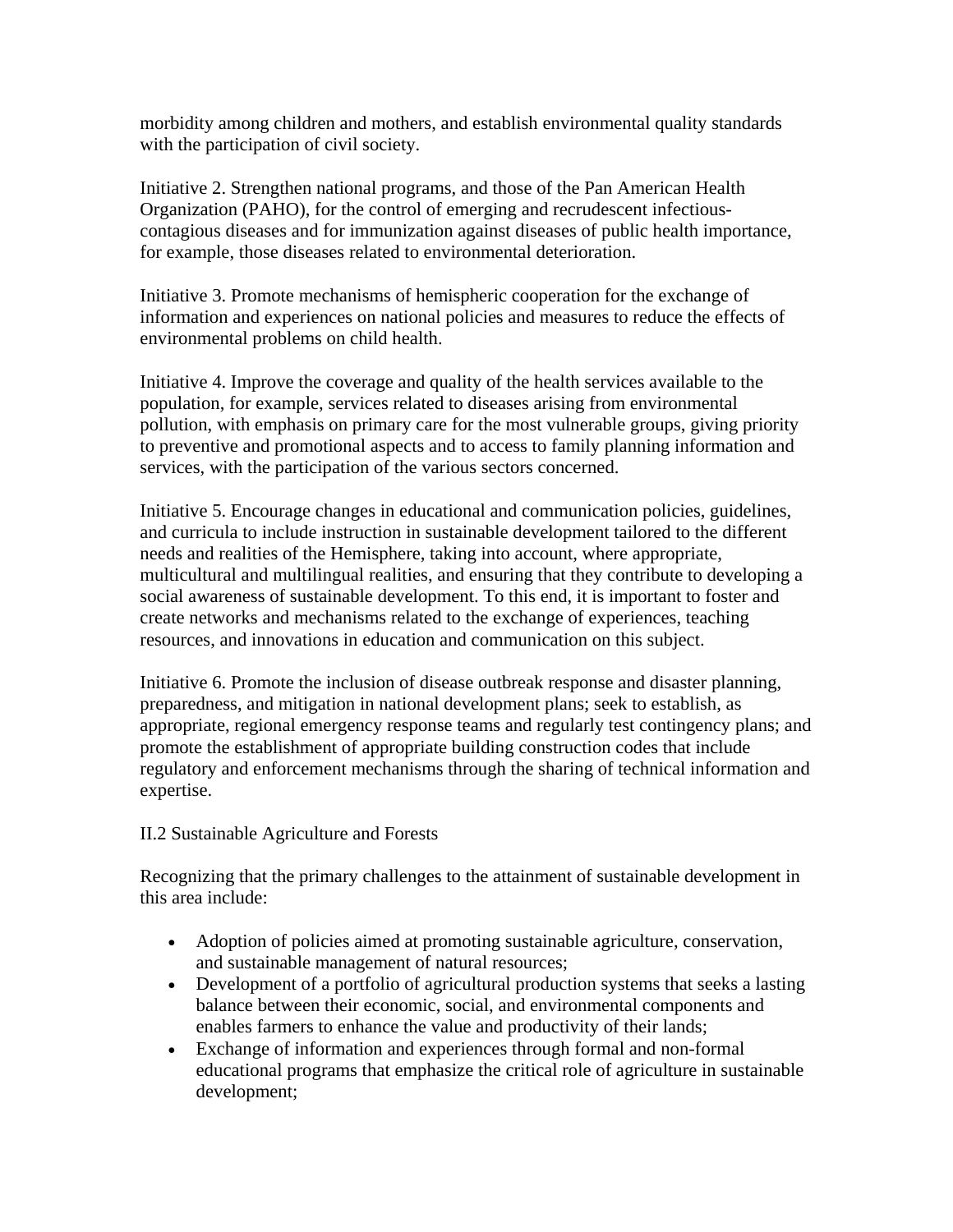- Development of baseline data on, and encouragement of access to, whole systems integrating research on economic, social, and environmental facets of sustainable agriculture;
- Involvement of agricultural producers and rural communities in priority setting and program evaluation in research, education, and training and in policy development relevant to the sustainable development of agriculture;
- Continuation, with renewed political commitment, of the international dialogue on forest issues initiated by the Intergovernmental Panel on Forests under the auspices of the United Nations Commission on Sustainable Development;
- Establishment and implementation of national forest plans and programs, as appropriate to each country, as important tools for sustainable management of forests developed through participatory processes that include all interested parties and take into account the multiple environmental and socioeconomic benefits provided by forests;
- Establishment of better forest assessment and management systems and of systems to facilitate monitoring of the sustainable management of forests so as to conserve biodiversity and maintain forest health, vitality, and productivity;
- Promotion of intersectoral policies and land use plans, as appropriate to each country, that encourage sustainable forest management and review of existing incentives, including agricultural incentives, that may adversely affect forests;
- Better definition, as appropriate to the legal system of each country and as necessary, of land tenure and property rights as a means to promote sustainable forest management;
- Promotion of appropriate mechanisms for soil conservation;
- Promotion of national forest management policies that respect and support the culture and needs of indigenous and local communities;
- Establishment and strengthening of national systems of parks and protected areas;
- Support for the generation of basic information on environmental criteria and indicators at all levels to evaluate progress toward sustainable management of biodiversity and the improvement of environmental statistics, in accordance with the processes which take place within the framework of the United Nations Convention on Biological Diversity; and
- Conservation of biological diversity, the sustainable use of its components, and the fair and equitable sharing of the benefits arising out of the utilization of genetic resources, in accordance with the provisions of the United Nations Convention on Biological Diversity,

The Governments will carry out the following initiatives:

Initiative 7. Encourage the development and implementation of national and local strategies and, if appropriate, land use plans aimed at promoting sustainable agriculture.

Initiative 8. Promote agricultural export programs, including those that benefit small producers, and wider access to markets for agricultural products, in accordance with the principles of the World Trade Organization, and seek to determine the effect of economic policies on sustainable agriculture and rural development.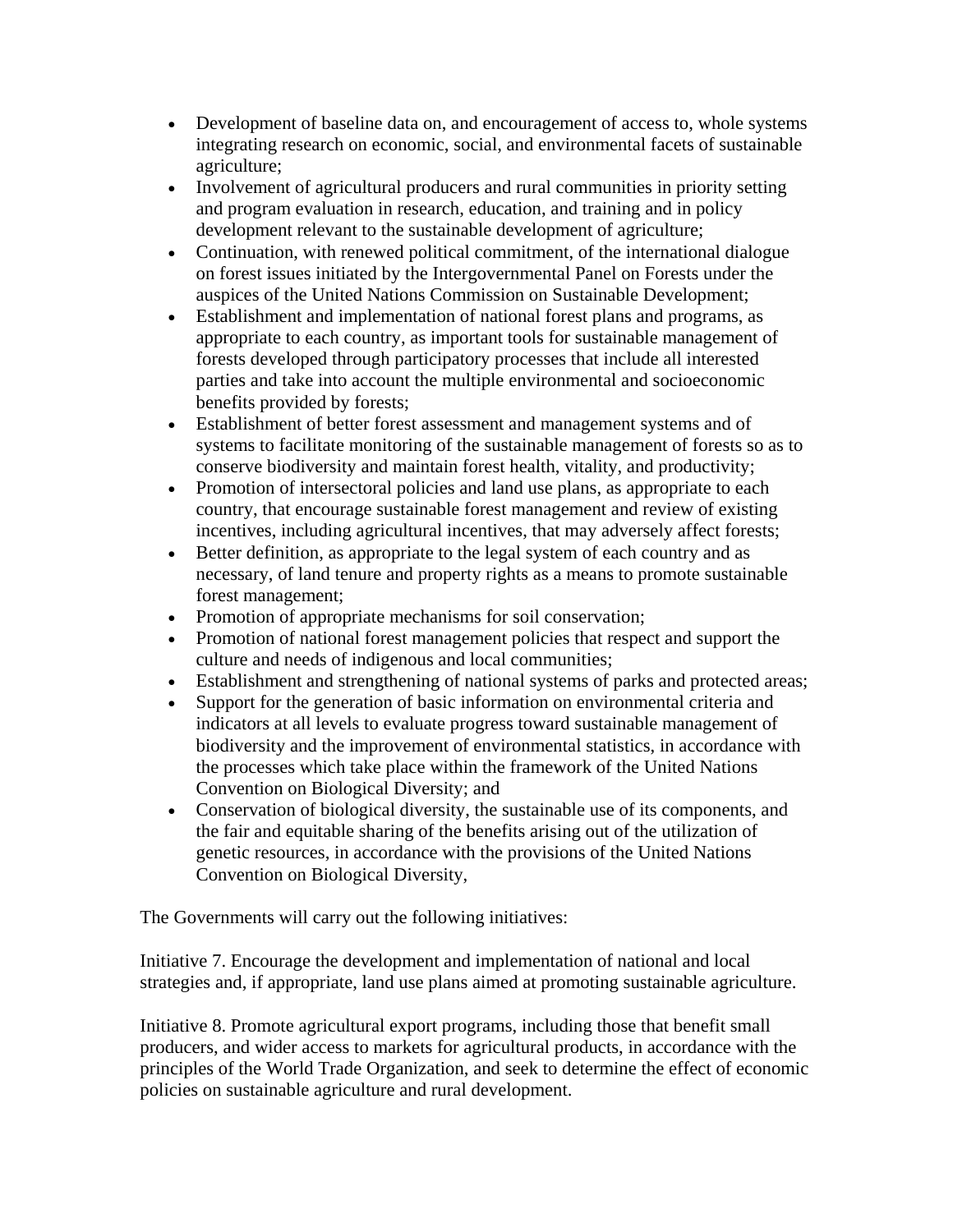Initiative 9. Seek to formulate and implement programs to promote the development and adoption of integrated pest management and integrated nutrient management, as well as measures aimed at education in the use of agrochemicals posing risks to human health and the environment and in the effective regulation of their use and of trade therein, and encourage those that are currently being negotiated, in particular on prior informed consent procedures for certain hazardous chemicals and pesticides in international trade.

Initiative 10. Seek to establish, as appropriate, education, information, training, and research programs and promote the exchange of best practices, to foster innovations in agricultural technology, including models for integrated farming systems that emphasize productivity, profitability, efficiency, and environmental protection. These programs should address the needs of small-scale farmers, poverty eradication, improved nutritional standards, and food security.

Initiative 11. Seek to establish, as appropriate, research programs which examine whole systems including ecosystem, whole farm, and watershed analysis approaches and develop economic and yield data for sustainable agricultural practices.

Initiative 12. Promote the conservation and restoration of soils through the application of technologies and economic policies to reverse soil degradation processes and to remedy the problems of significant soil erosion including in mountainous areas and, when applicable, problems that result from misuse of natural resources. Promote also hemispheric cooperation for implementation, as appropriate, at the national and regional levels, of the 1994 United Nations Convention to Combat Desertification, with special attention to the appendix related to our region.

Initiative 13. Seek to develop, as appropriate, the capacities of local communities and of rural organizations such as farmer-initiated cooperatives, inter alia through information and training, in order to foster conservation and sustainable agriculture through programs in areas such as integrated pest management, soil conservation, water quality, crop diversification, and waste management.

Initiative 14. Promote national efforts and regional cooperation to improve the conservation and sustainable use of genetic resources for food and agriculture.

Initiative 15. Promote and support traditional agricultural practices which have a beneficial impact on agrobiodiversity.

Initiative 16. As appropriate to the legal systems of each country, seek to address social issues related to land tenure and land use conflicts in countries where they exist and promote sustainable agriculture under the various forms of land tenure taking into account the interests of all stakeholders.

Initiative 17. Continue to participate actively in the international dialogue on forest issues initiated by the Intergovernmental Panel on Forests under the auspices of the United Nations Commission on Sustainable Development. In this respect, it is necessary to give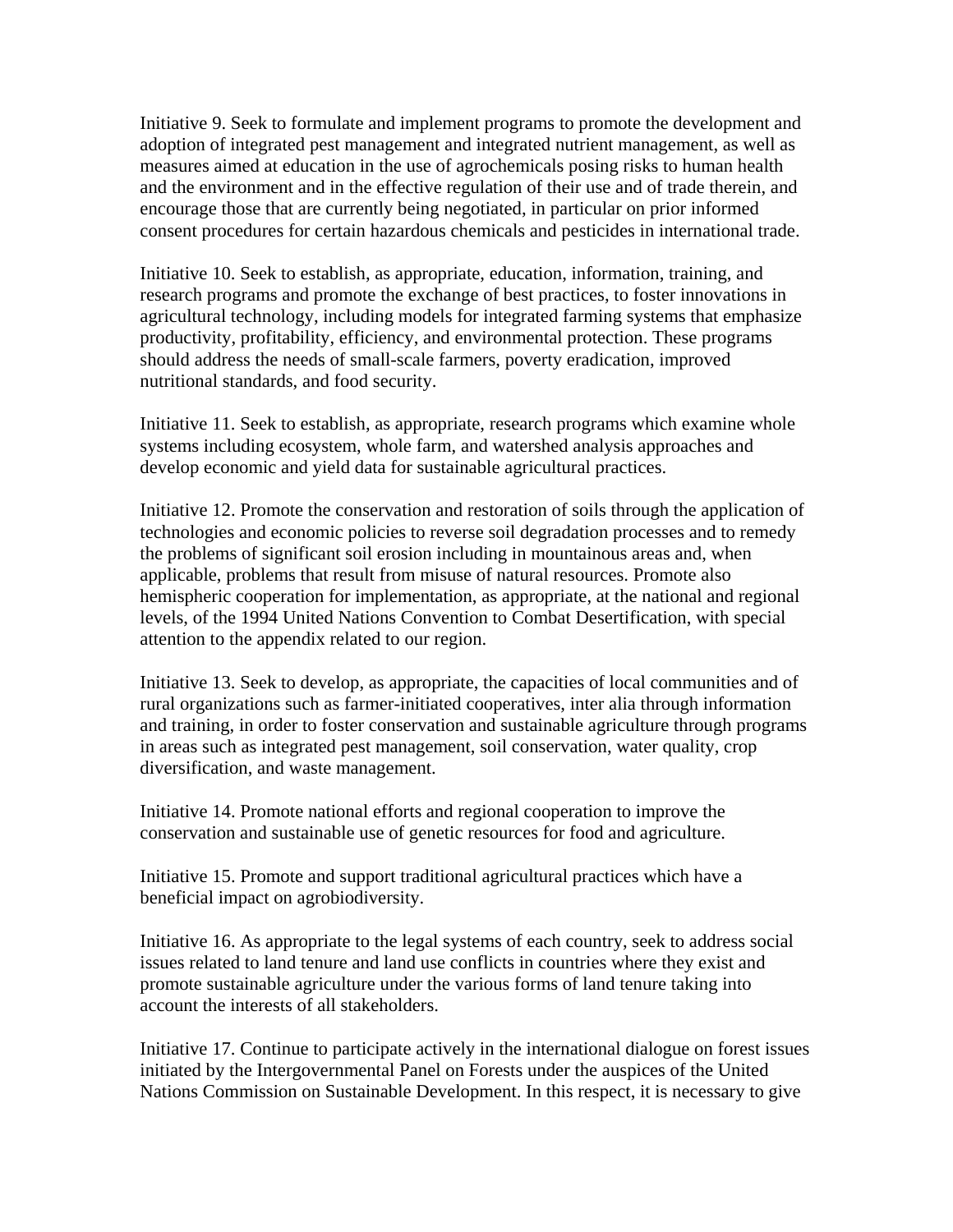full attention to all the program elements included in the terms of reference approved by the Panel.

Initiative 18. Seek to establish, implement, and monitor, as appropriate, national plans and programs for the conservation and sustainable management of forests.

Initiative 19. Develop appropriate mechanisms to promote opportunities for public participation in the sustainable management of forests, including on the part of indigenous and local communities, whose culture and needs should be respected and supported.

Initiative 20. Cooperate in the development of policies and comprehensive strategies for achieving sustainable forest management, bilaterally and through programs such as the International Model Forest Network, as well as consider ways and means to address the critical areas related to the transfer and development of environmentally sound technology, on favorable terms as mutually agreed.

Initiative 21. Support criteria and indicators at the regional, subregional, and national levels as mechanisms for assessing progress toward sustainable forest management. Continue to participate, as appropriate, in the ongoing initiatives relating to the development of criteria and indicators for sustainable forest management, such as the Tarapoto and Montreal processes.

Initiative 22. Clarify, in accordance with the legal system of each country and as necessary, land tenure and property rights, including with respect to indigenous and other local community areas, and identify additional steps that may be needed to improve sustainable forest management under the various forms of land tenure, taking into account the interest of all stakeholders.

Initiative 23. As appropriate, seek the ratification of the United Nations Convention on Biological Diversity, the Convention on International Trade in Endangered Species of Wild Flora and Fauna, and the United Nations Convention to Combat Desertification, and seek the adoption of legislative, administrative, and other policy measures to implement the provisions or promote the objectives of these conventions.

Initiative 24. Develop, as appropriate, national policies and regulations on access to and protection of genetic resources, including endemic gene pools, and promote research on the identification and economic valuation of biological diversity.

Initiative 25. Promote, as appropriate and in accordance with existing legislation and agreements, and with appropriate input from local stakeholders, the identification of cross-border protected areas and national parks which the respective neighboring countries consider to be critical sites for biodiversity conservation. Further, promote cooperation among those countries with a view to improving the sustainable management of those areas.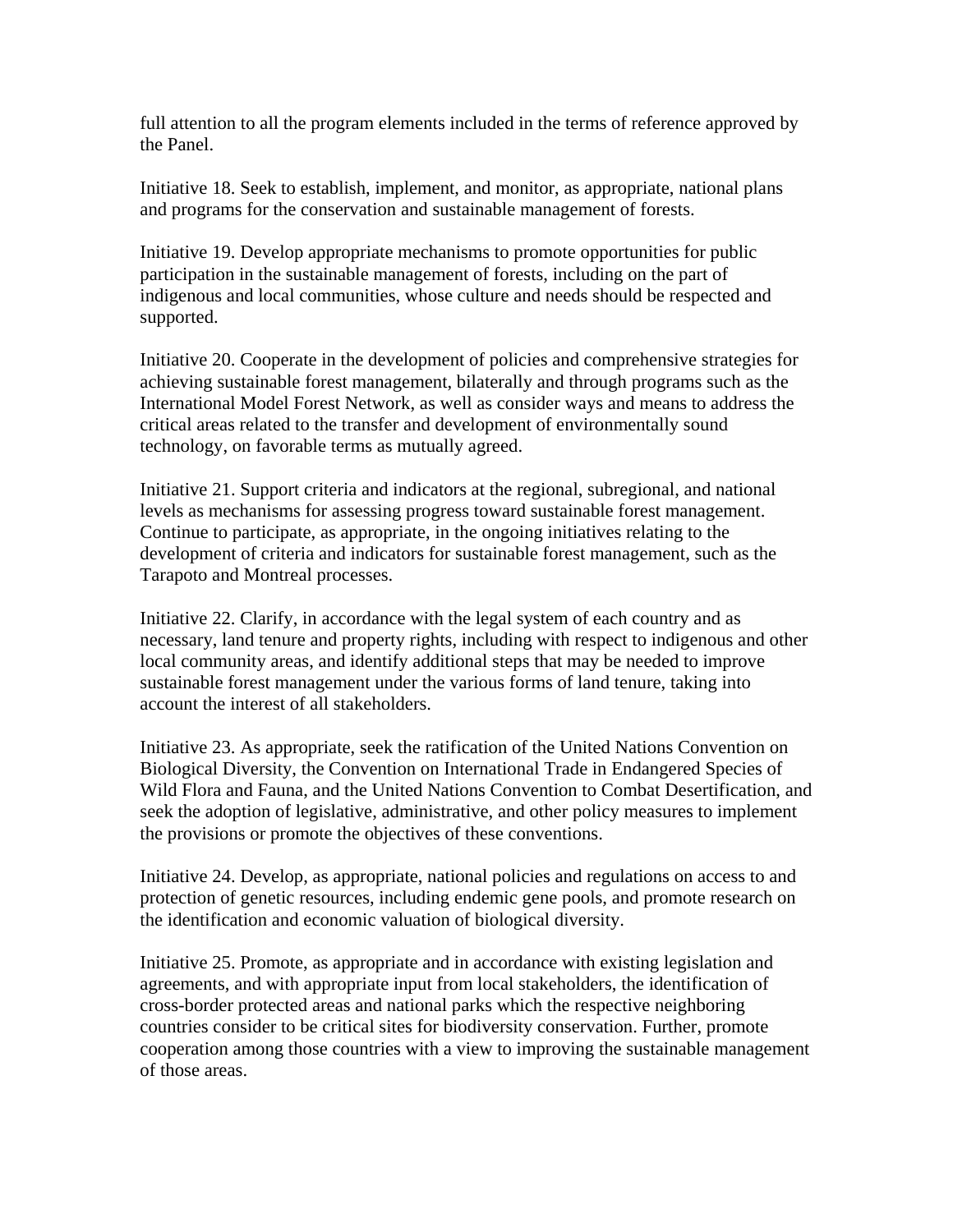Initiative 26. Promote research and training programs on conservation and sustainable use of biological diversity.

Initiative 27. Promote the exchange of innovative experience on partnerships for the management of protected areas.

Initiative 28. Consider, in accordance with the terms of the United Nations Convention on Biological Diversity, ways and means for the effective protection and use of traditional knowledge, innovations, and practices of indigenous people and other local communities relevant to the conservation and sustainable use of biological diversity, as well as for fair and equitable sharing of benefits arising from such knowledge, innovations, and practices.

Initiative 29. Pursuant to the objectives of the United Nations Convention on Biological Diversity, promote discussions on biological diversity at the inter-American level to propose substantive strategies with a view to overcoming the challenges related to the conservation, sustainable use, and fair and equitable sharing of the benefits arising out of the use of biological diversity in the Hemisphere.

Initiative 30. Promote continued financial and technical cooperation at the multilateral, bilateral, and national levels and the development of financial instruments and funding mechanisms that support the aforementioned conventions. Promote at the national, multilateral, or international level as appropriate, inter alia, increased domestic public and private sector investments, risk capital funds, cost recovery mechanisms, and national environmental funds.

Initiative 31. Seek to establish an Inter-American Biodiversity Information Network, primarily through the Internet, that will promote compatible means of collection, communication, and exchange of information relevant to decision-making and education on biodiversity conservation, and that builds upon such initiatives as the Clearing-House Mechanism provided for in the United Nations Convention on Biological Diversity, the Man and Biosphere Network (MABNET Americas), and the Biodiversity Conservation Information System (BCIS), an initiative of nine programs of the World Conservation Union (IUCN) and partner organizations.

#### II.3 Sustainable Cities and Communities

Recognizing that the primary challenges to the attainment of sustainable development in this area include:

- Incorporation of the poorest and most disadvantaged sectors of the population into the productive process by, inter alia, creating jobs through public and private investment and expanding and enhancing access to credit and to environmentally sound technologies;
- Growth in job creation in small and micro-enterprises by simplifying paperwork, bureaucracy, and operations that affect them and by promoting the economic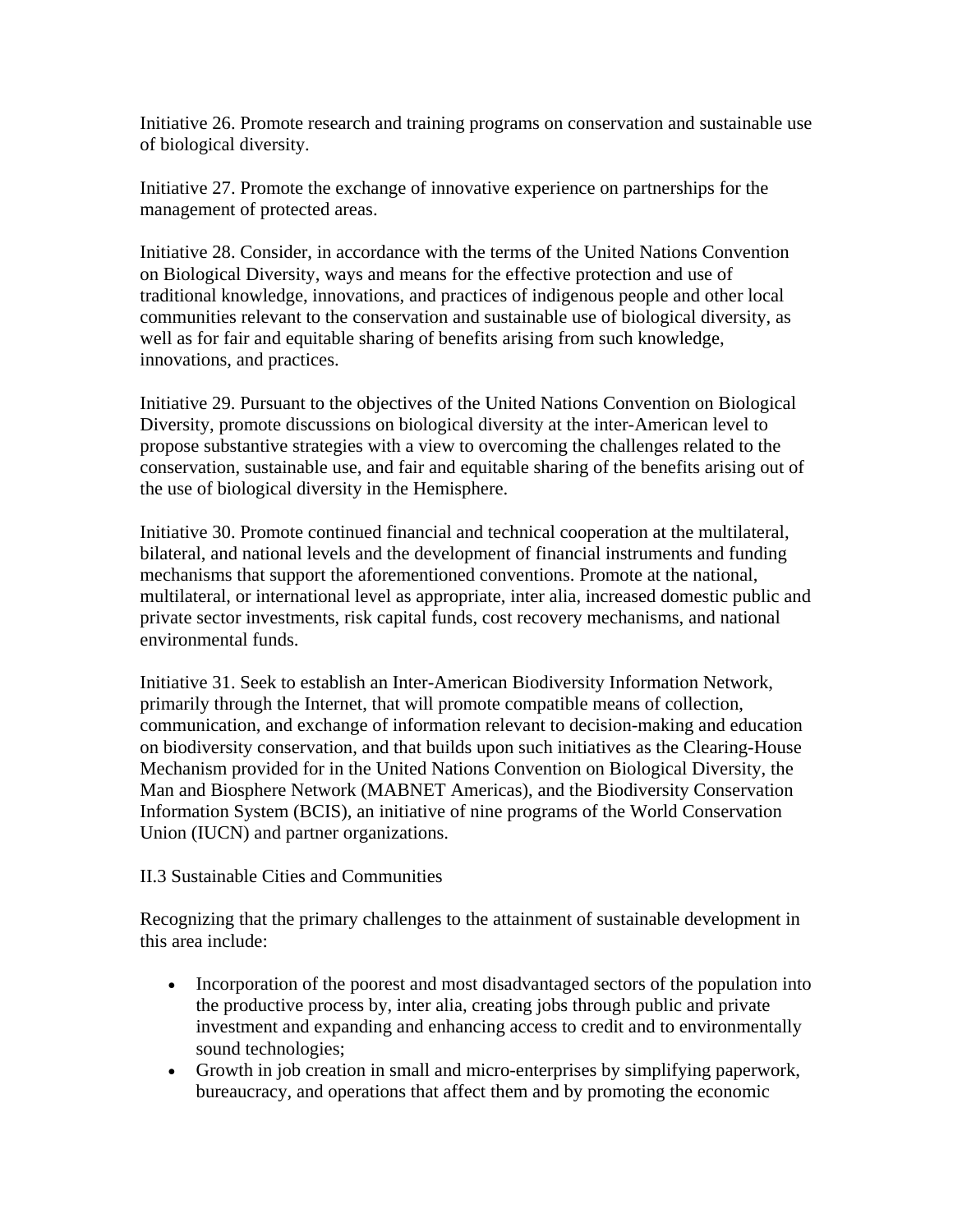competitiveness and environmental efficiency of these production units in urban as well as rural areas;

- Narrowing of the housing unit gap and expansion of basic infrastructure services through a comprehensive approach to the problem of rapid urban growth, including the use of clean, safe technologies;
- Promotion of the quality of life in cities and communities, taking into account their spatial, economic, social, and environmental circumstances; and
- Assurance of the most efficient and least polluting industrial and transportation practices so as to reduce adverse environmental impact and promote sustainable development in cities and communities,

The Governments will carry out the following initiatives:

Initiative 32. Develop training programs, among others, to increase the efficiency and productivity of labor in order to raise the quality of life, particularly of marginal communities, with due regard for environmental safety in the workplace.

Initiative 33. Develop appropriate policies on migration, promote savings and investment opportunities to create jobs, and develop sustainable means of livelihood, in particular for the poorest and most vulnerable sectors.

Initiative 34. Foster job creation in small business and micro-enterprises, favoring their promotion and competitiveness through establishment of a legal and administrative framework, exchange of information and experience, and access to appropriate financial systems, markets, and clean and environmentally sound technologies.

Initiative 35. Request the Inter-American Development Bank (IDB) to work with subregional financial institutions on the establishment of a support system for microcredit institutions in order to promote technological innovation, improve the environment, and provide governments with technical assistance for strengthening financial services geared toward small business and micro-enterprise.

Initiative 36. Redouble efforts to meet the housing needs of the poorest and most vulnerable sectors, bearing in mind the need to provide adequate essential services and to improve the environment; and, to that end, request international and subregional financial institutions to lend the greatest possible degree of support to efforts to promote the construction of low-income housing and related infrastructure services.

Initiative 37. Foster the exchange of information and experiences to promote the use of environmentally sound technologies, including appropriate standards for building lowcost housing.

Initiative 38. Strengthen programs relating to urban settlements through partnerships between the public and private sectors for urban planning and development, taking account of environmental questions and the situation of landless and homeless persons.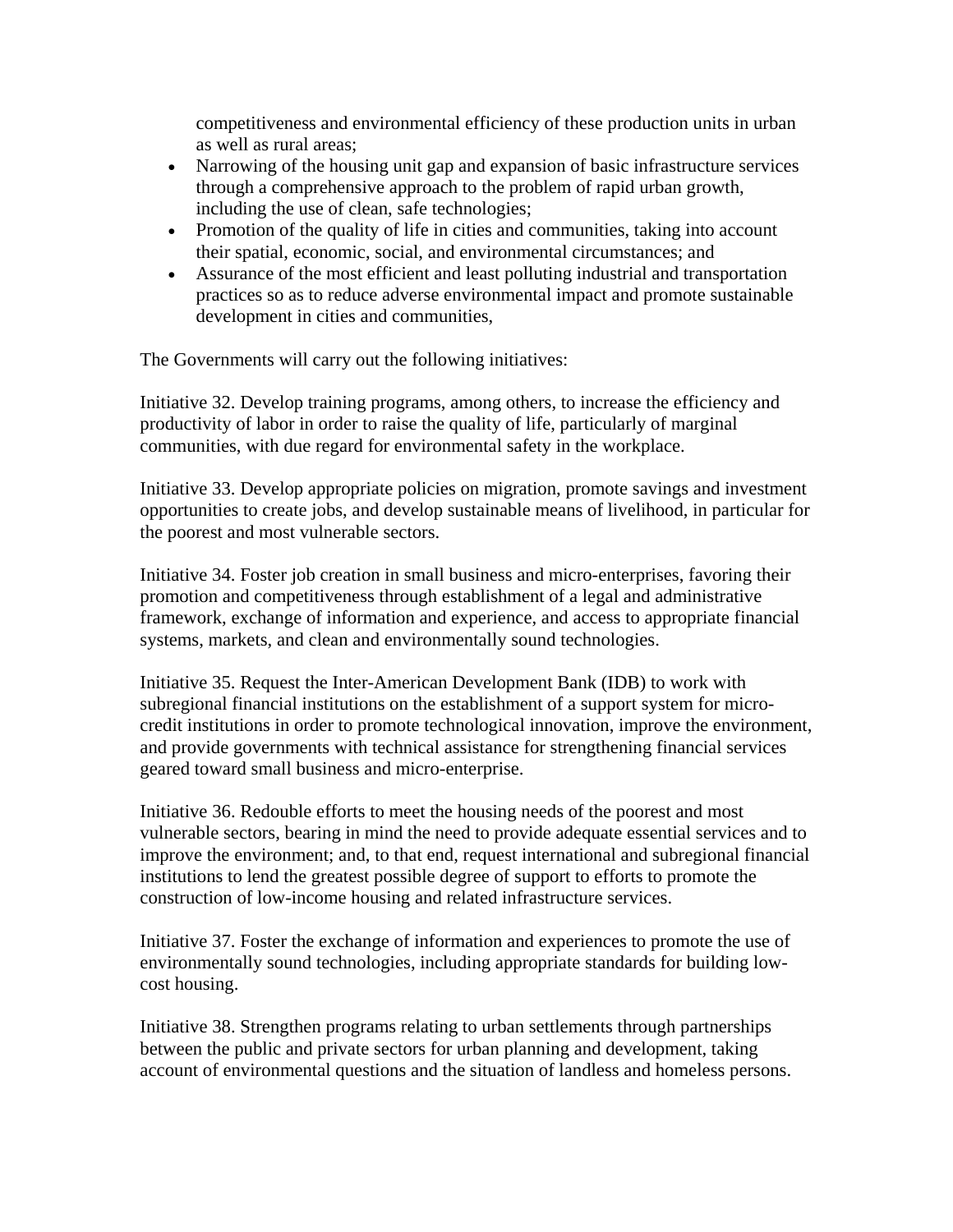Initiative 39. Promote international technical and financial cooperation, including horizontal cooperation, to carry out urban development and environmental sanitation programs.

Initiative 40. Develop legal, financial, and institutional frameworks which support local government involvement and facilitate private-sector participation in the financing and delivery of urban services and improved environmental management.

Initiative 41. Develop strategies that encourage policies and programs for prevention of and protection against pollution, cleaning up of the environment, and waste treatment, strengthening sustainable urban development. These policies may include public-private sector associations, market-based programs, and other volunteer programs.

Initiative 42. Develop a hemispheric framework for the exchange of information on and experiences in successful pollution prevention and waste treatment efforts as an appropriate means of managing the environment so as to support national policies in these areas.

Initiative 43. Promote the exchange of information and experiences among the mayors of the Hemisphere on the most appropriate practices for urban environmental stewardship, promotion of non-polluting consumer practices, sustainable transportation, environmental impact, and sewage treatment.

Initiative 44. Develop policies and programs to see that the poor and most vulnerable are affected as little as possible by environmental degradation and are able to share equitably in the benefits of environmental protection and, to this end, request the international and subregional financial institutions to support as strongly as possible the acquisition of environmentally sound technologies for their productive activities.

Initiative 45. Foster the inclusion of sustainable development in urban development plans, including mechanisms for evaluating the environmental impact.

Initiative 46. Promote cooperation in order to continue the development and implementation of national plans for the gradual elimination of lead in gasoline and the improvement of public transportation and other means of transport to make them environmentally sound.

II.4. Water Resources and Coastal Areas

Recognizing that the primary challenges to the attainment of sustainable development in this area include:

• Assurance and improvement of the conservation, sustainable management and utilization of water resources, including the development of integrated programs and institutional capacity;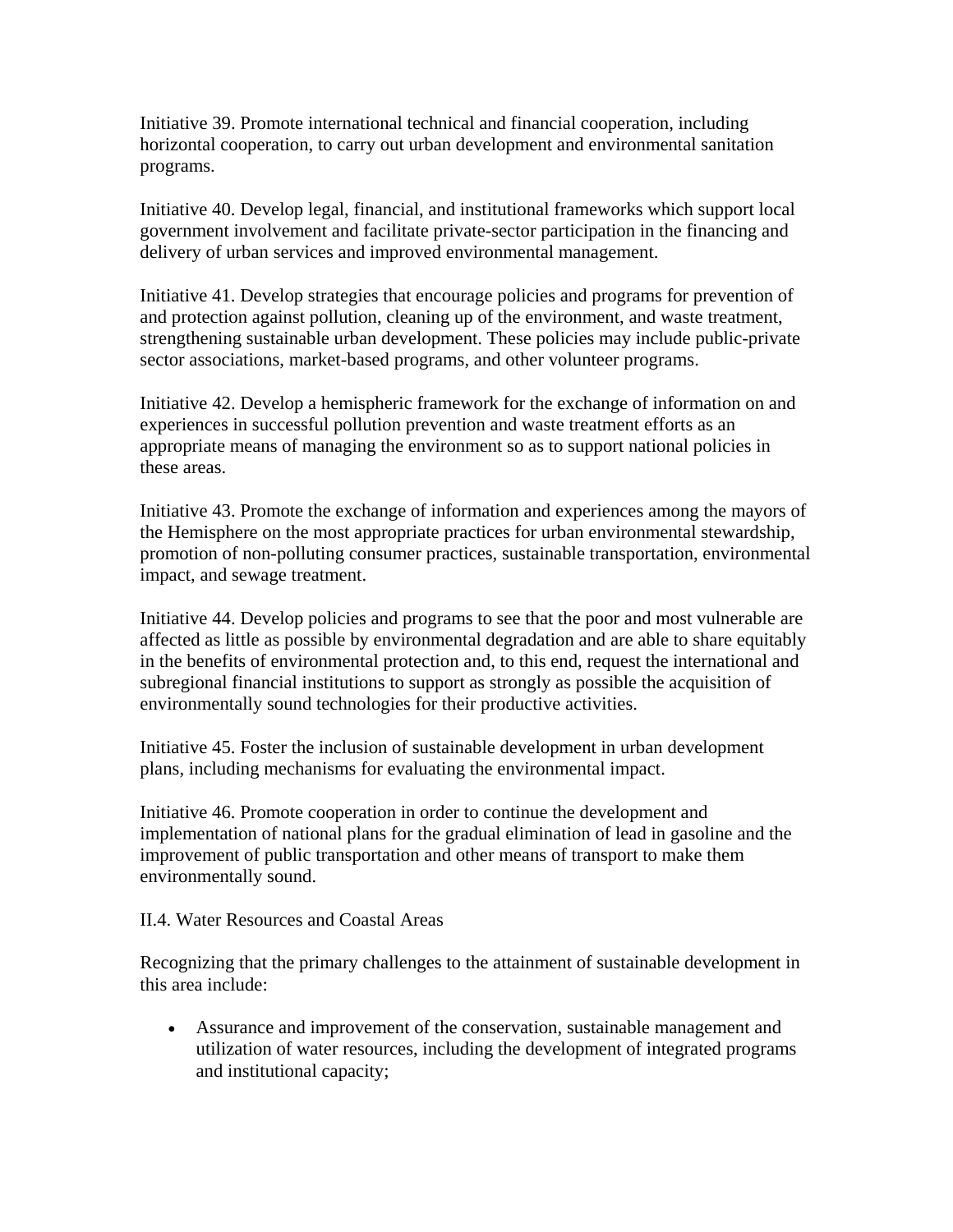- Prevention of the contamination of water resources and assurance that drinking water supplies are safe and adequate;
- Promotion of cooperation among countries at bilateral, subregional, regional, and hemispheric levels on water resources issues;
- Promotion of user participation in the decision-making process on water resources management;
- Conservation and utilization, in a sustainable manner, of inland, coastal, and marine water resources, including wetlands, in the region;
- Promotion of the integrated management and sustainable development of the marine environment and coastal areas; and
- Prevention and control of environmental degradation caused by pollution and the unsustainable use of inland, coastal, and marine water resources that threaten human health and the economic viability and environmental integrity of these resources,

Taking into consideration the social, economic, and environmental value of inland, coastal, and marine water resources, the Governments will carry out the following initiatives:

Initiative 47. Seek to establish, strengthen, and implement, where appropriate, specific programs, laws, and policies to protect public health by ensuring that drinking water is free from microorganisms, heavy metals, and chemical contaminants harmful to human health.

Initiative 48. Implement, in accordance with national laws and practice, integrated water resources management actions using watersheds and river basins as planning units whenever possible. These actions should include surface water and groundwater assessments and the preparation of strategic plans for water resource management, as well as the use of water utility revenues under local control, where appropriate, to fund watershed protection and the work of river basin authorities.

Initiative 49. Develop, strengthen, implement, and coordinate at the national or local level, as appropriate, water resources policies, laws, and regulations to ensure the protection and conservation of water resources.

Initiative 50. Promote hemispheric cooperation at all levels, including through the use of existing transboundary agreements and initiatives, in the conservation, management, and sustainable use of water resources and biological diversity. This would include the exchange of information and experiences on issues related to inland watersheds, river basins, and sub-basins.

Initiative 51. Improve access to appropriate and environmentally sound technologies, including through public-private cooperation and market mechanisms, and promote the transfer of information on policies and management strategies to accommodate the growing water resource demands resulting from rural, urban, agricultural, and industrial activities.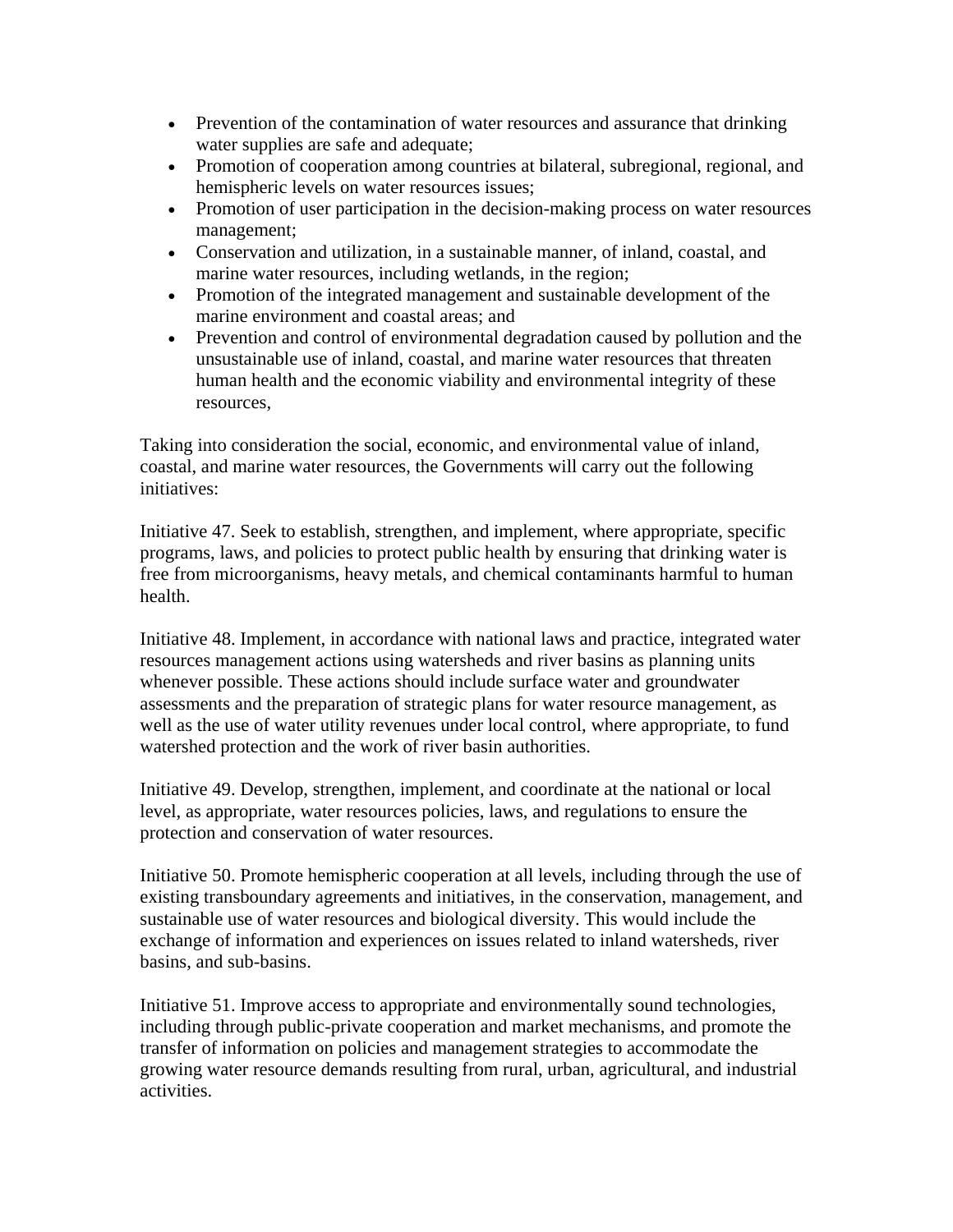Initiative 52. Cooperate, in accordance with national legislation and relevant international instruments, in the development and improvement of pollution prevention and source reduction programs for agriculture, aquaculture, and industrial and urban activities, and integrate these efforts into national strategies. These should include actions to reduce risks to human health and the environment posed by pollution from chemicals and toxic substances that persist in the environment.

Initiative 53. Promote public participation in the planning and decision-making process related to water resources. Public participation could be enhanced through education and awareness programs in schools and local communities. Where appropriate, establish public-private partnerships to promote programs that encourage compliance with laws and the adoption of mitigation measures to address water resources issues.

Initiative 54. Develop and strengthen at the national and regional levels, as appropriate, research and monitoring capabilities pertaining to the conservation of inland, coastal, and marine water resources, especially in relation to environmental health parameters, including sanitary water quality criteria and the health status of coral reefs, mangroves, and sea grass beds. In this regard, consideration should be given to the work being done in the region, which should be continued. Data collected will be incorporated into a study that will document the current state of health of the coastal and marine environment; establish benchmark indicators for assessing the effectiveness of national, regional, and international instruments and initiatives; and identify and categorize land and marinebased sources of pollution.

Initiative 55. Develop and implement environmental education and awareness programs to promote sustainable use of coastal and marine resources.

Initiative 56. Promote the development or strengthening, as appropriate, of institutional capabilities at the national level or, where specific agreements exist, at the subregional level, especially in land use planning, coastal zone management, coastal engineering, environmental impact assessment, environmental protection and natural resource management laws, hydrography, fisheries and marine affairs management. This should be supported by promoting the establishment of a marine environment center for the Caribbean and the design and development of model legislation which could serve as the basis for national legislation that would provide an integrated and sustainable approach to the management of coastal and marine resources. Such model legislation should be consistent with relevant international treaties to which states are party and enhance the effectiveness of government policies and programs.

Initiative 57. Cooperate in the development, strengthening and implementation of pollution prevention programs and regional disaster mitigation plans, including contingency and response arrangements to combat oil spills and other forms of pollution which have an impact on water resources. This should include mechanisms to reduce current levels of marine pollution and, where necessary, the development and implementation of sanitary water quality criteria and effluent standards and guidelines.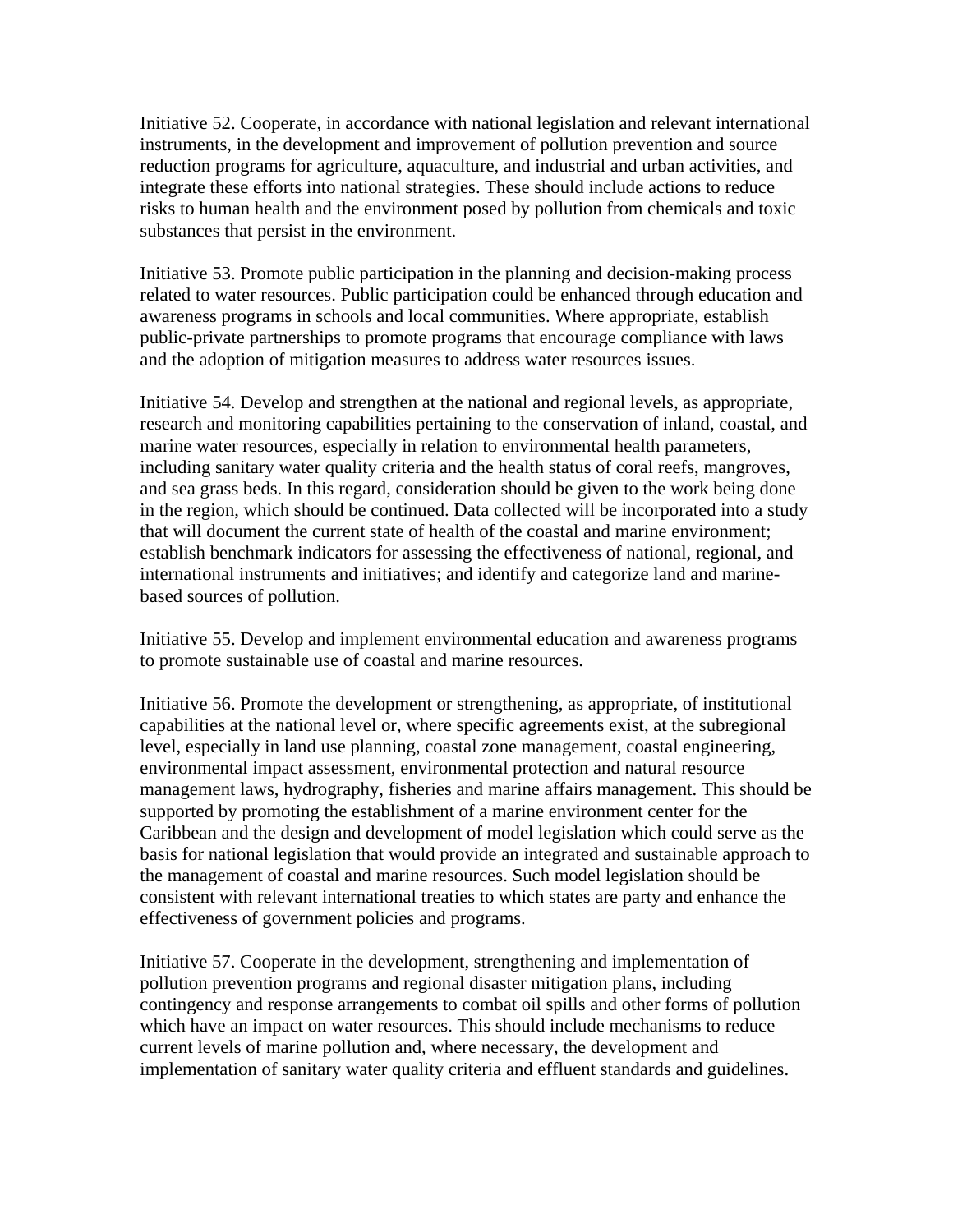Initiative 58. Develop programs at the national and regional levels, as appropriate, to implement the Global Program of Action for the Protection of the Marine Environment from Land-Based Activities, as well as seek to implement the relevant recommendations of the International Coral Reef Initiative (ICRI) as developed at the 1995 Tropical Americas Workshop.

## II.5 Energy and Minerals

Recognizing that the primary challenges to the attainment of sustainable development in this area include:

- Promotion in the Hemisphere of the most economically and environmentally efficient means of production, transformation, transportation, and use of energy, through policies and programs that facilitate bilateral, subregional and regional trade, in energy-related goods and services;
- Attention to global and local environmental concerns by making existing and future energy production and consumption cleaner and more efficient and by increasing the development and use of renewable energy and clean conventional fuels;
- Increase in the distribution of energy services to under-served areas, especially rural and indigenous communities; and
- Creation of an environmentally responsible and socially sensitive minerals and metals industry, recognizing the key role of mining in the development of the Americas; and

## Noting:

- The Hemispheric Energy Ministers Meeting, which took place in Santa Cruz de la Sierra in 1996, where the key role of energy in advancing sustainable development in the Hemisphere was identified; and
- The First Annual Conference of Mines Ministers of the Americas, held in Santiago in 1996, which called for the economic, social, and environmental development of mining in the Americas,

The Governments will carry out the following initiatives:

Initiative 59. Recognize and support the work undertaken to implement the Summit of the Americas energy agenda, coordinated by the Hemispheric Energy Steering Committee, which promotes sustainable energy development and use by: increasing investment in the energy sector; promoting cleaner energy technologies in electrical power markets; advancing regulatory cooperation and training; increasing the economic and environmental sustainability of the petroleum sector; creating new opportunities for natural gas; promoting energy efficiency; developing rural electrification strategies; and sharing information on policies, programs, and projects to address climate change.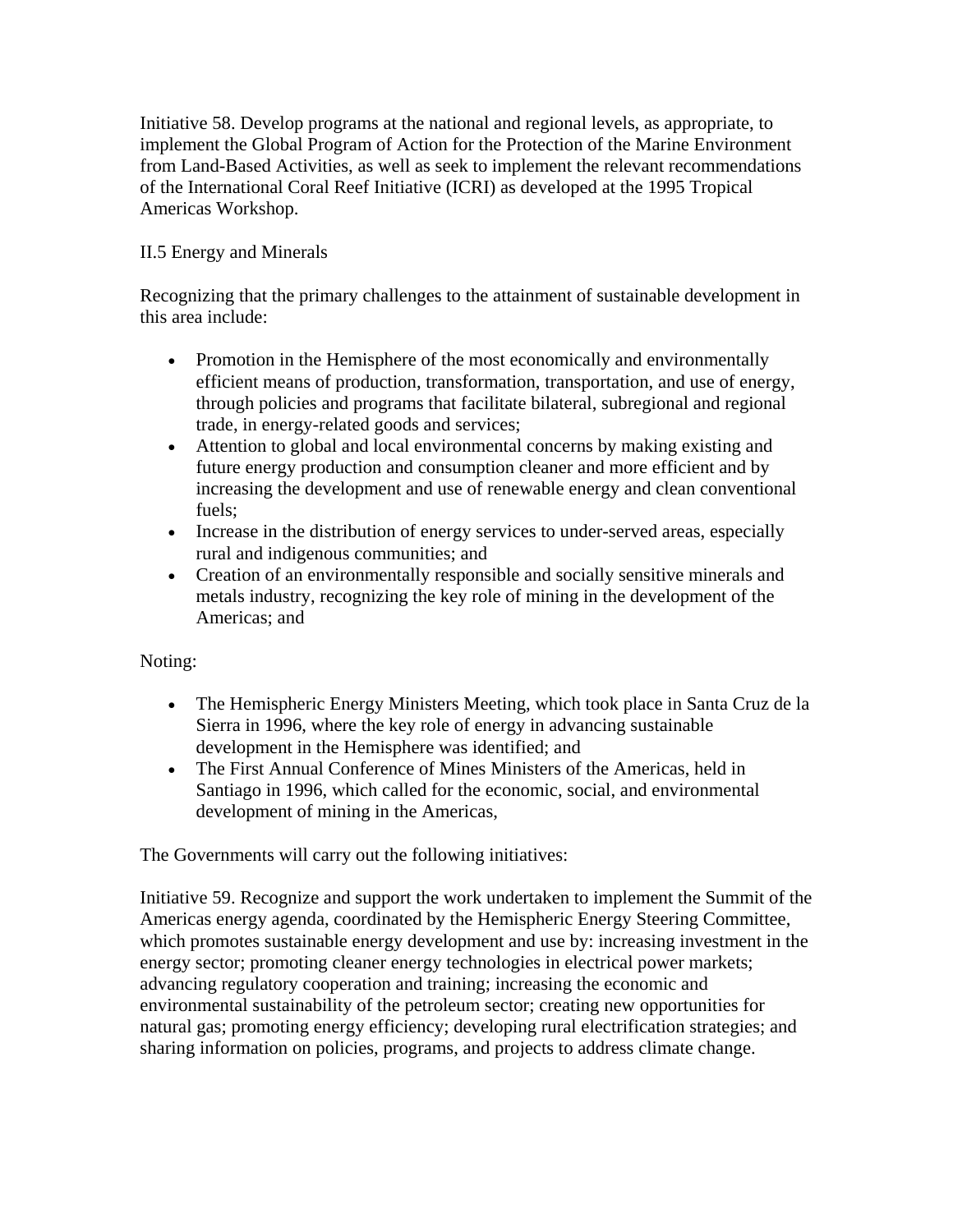Initiative 60. Create positive regulatory and institutional settings to reduce barriers to energy efficiency investments and the development and use of renewable energy and clean technology projects which are economically feasible and socially desirable.

Initiative 61. Substantially increase access to energy services by under-served areas, especially rural and indigenous communities. In this regard, encourage community participation and cooperation of international agencies in the implementation, where pertinent, as well as in the financing of appropriate and efficient energy services.

Initiative 62. Promote the introduction of cleaner and appropriate energy production and consumption technologies and options, such as those involving alternative fuels, through public and private sector technology exchange initiatives.

Initiative 63. Encourage hemispheric, regional, and cross-border energy and mining cooperation by sponsoring consultations among the public and private sectors and civil society on specific issues relating to policies, trade measures, laws, tariffs, regulations, research, and institutional structures.

Initiative 64. Incorporate environmental policy instruments that mitigate and remediate the negative effects of local emissions, effluents, solid waste, and land use derived from the processes of production, transformation, transportation, and use of energy and of minerals. Such instruments include market mechanisms, incentives, voluntary programs, public-private partnerships, and regulatory initiatives.

Initiative 65. Ensure that the relevant issues contained in this Plan of Action are considered and acted upon at the Second Annual Conference of Mines Ministers of the Americas, to be held in Arequipa, Peru, in September 1997, and at subsequent meetings of this group.

### III. INSTITUTIONAL, FINANCING, TECHNOLOGY, AND COOPERATION **ASPECTS**

#### III.1 Institutional Arrangements

The primary responsibility for implementing the Plan of Action for the Sustainable Development of the Americas falls to governments, individually and collectively, with the participation of all sectors of our societies. To realize both meaningful follow-up and continued adherence to the cross-cutting dimensions of sustainable development, the Governments will:

1. Entrust to the Organization of American States (OAS) the role of coordinating followup on the various decisions of the Summit of the Americas on Sustainable Development. To this end, the OAS will convene the necessary meetings at the appropriate level. In particular, the OAS, through the Inter-American Committee on Sustainable Development (CIDS), will review progress on this Plan of Action as part of its agenda. The Secretary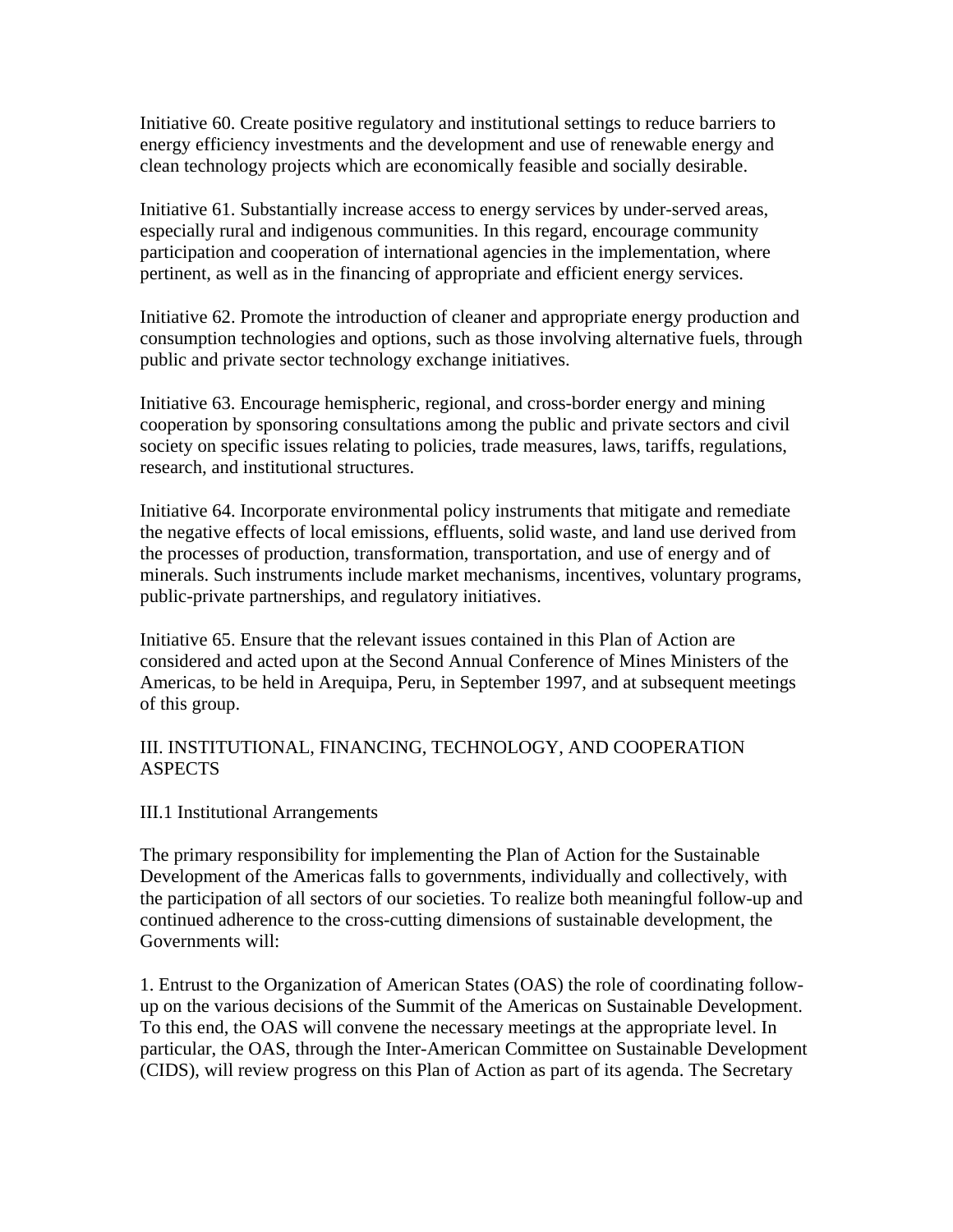General of the OAS will prepare a report on such progress, to be made available prior to the 1998 Summit of the Americas, to which end he should:

- Gather the relevant final documents from all ministerial and other high-level and technical meetings which take place in the context of this Plan of Action; and
- Collect any national reports prepared voluntarily under this Plan of Action as well as other reports on the fulfillment of commitments and agreements adopted in the relevant fora on sustainable development, when these reports include references to initiatives undertaken in the context of this Plan of Action.

2. Request that the United Nations Development Programme (UNDP) and the United Nations Environment Programme (UNEP), among other organs, agencies, and organizations of the United Nations system, to develop adequate mechanisms to collaborate and coordinate with the OAS within their respective areas of action and mandates, to support national, regional, and hemispheric efforts toward sustainable development.

3. Request the organs, agencies, and entities of the inter-American system, such as the IDB, the Pan American Health Organization (PAHO), and the Inter-American Institute for Cooperation on Agriculture (IICA), as well as regional and subregional agencies, institutions, and programs in the Hemisphere, to develop adequate mechanisms to cooperate and coordinate with the OAS, within their areas of action and mandates, to support national, regional, and hemispheric efforts toward sustainable development.

4. Promote coordination and complementarity between the processes for follow-up and implementation of the Plan of Action of the Summit of the Americas and the Plan of Action on Sustainable Development. To achieve this objective the Inter-American Committee on Sustainable Development (CIDS) and the Summit Implementation Review Group (SIRG) should exchange the relevant information.

5. Cooperate in the establishment of a hemispheric network of officials and experts in environmental law, enforcement, and compliance in coordination with the OAS to facilitate the sharing of knowledge and experiences and to provide a focal point, as appropriate, for carrying out cooperative efforts to strengthen laws, regulations, and implementation, as well as training in these areas for those states seeking such assistance, taking into account the studies prepared by the Inter-American Juridical Committee.

## III.2 Financing

6. Complement the efforts of the governments to implement the Plan of Action of Santa Cruz de la Sierra, by drawing on official development assistance, bilateral financial cooperation, and resources provided by the World Bank, the IDB, the Andean Development Corporation, and other multilateral, regional, and subregional financial institutions.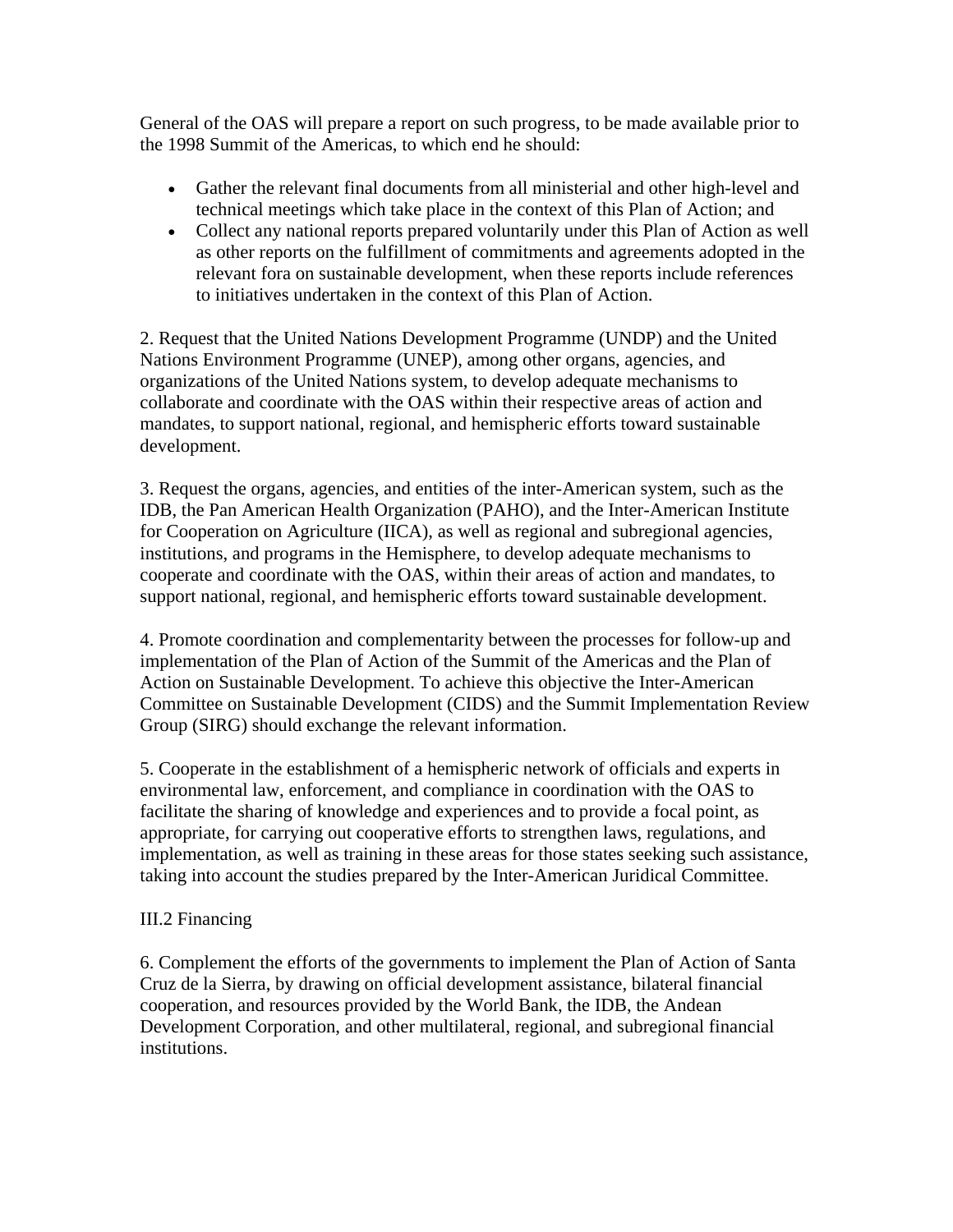7. Based on the evaluation conducted within the framework of the special session of the United Nations General Assembly on progress in fulfilling the financing commitments undertaken at the United Nations Conference on Environment and Development, and according to the information provided by the member countries of the OAS on the financial resources provided in accordance with paragraph 7 of the Declaration of Santa Cruz de la Sierra and other paragraphs of the Declaration referring to domestic and international financing measures for the purpose of implementing the Plan of Action, entrust the OAS with identifying response mechanisms, as well as ways and means of strengthening public and private financing for sustainable development in the Hemisphere. In performing this task, the OAS should have the assistance of UNDP, the World Bank, the IDB, and the Economic Commission for Latin America and the Caribbean (ECLAC), among other hemispheric cooperation organizations and international financial institutions as well as relevant regional and subregional organizations. Proposals to this effect should be channeled for consideration through the follow-up mechanism described in section III.1.

8. Support debt reduction and reconversion programs at governmental, multilateral, bilateral, and private sector levels, drawing on the experience of countries that have adopted such programs, as mechanisms for encouraging the financing of this Plan of Action.

9. Support the policies aimed at the creation and strengthening of national environmental funds, as a mechanism to foster and channel national and international support for the initiatives to finance sustainable development.

10. Develop financial instruments which support sustainable use and conservation of biodiversity, including venture capital funds and scholarship funds for training persons, in particular those representing small businesses and/or nongovernmental organizations, in best sustainable development practices, in order to promote public-private partnerships.

11. Optimize the use of programs of existing multilateral, nongovernmental, and bilateral assistance agencies that offer funding and technical assistance for the start-up of projects related to clean technologies, the efficient use of resources, and the maintenance of renewable natural resources in support of this Plan of Action.

III.3 Science and Technology Transfer

12. Based on the evaluation conducted within the framework of the special session of the United Nations General Assembly on progress in fulfilling the commitments undertaken at the United Nations Conference on Environment and Development with regard to technology transfer and, in accordance with paragraph 7 of the Declaration of Santa Cruz de la Sierra, entrust the OAS, for the purpose of implementing this Plan of Action, with evaluating compliance with the commitments established in paragraph 7 related to scientific and technological knowledge, identifying the needs of the countries and existing obstacles, and proposing ways of overcoming them, including the development